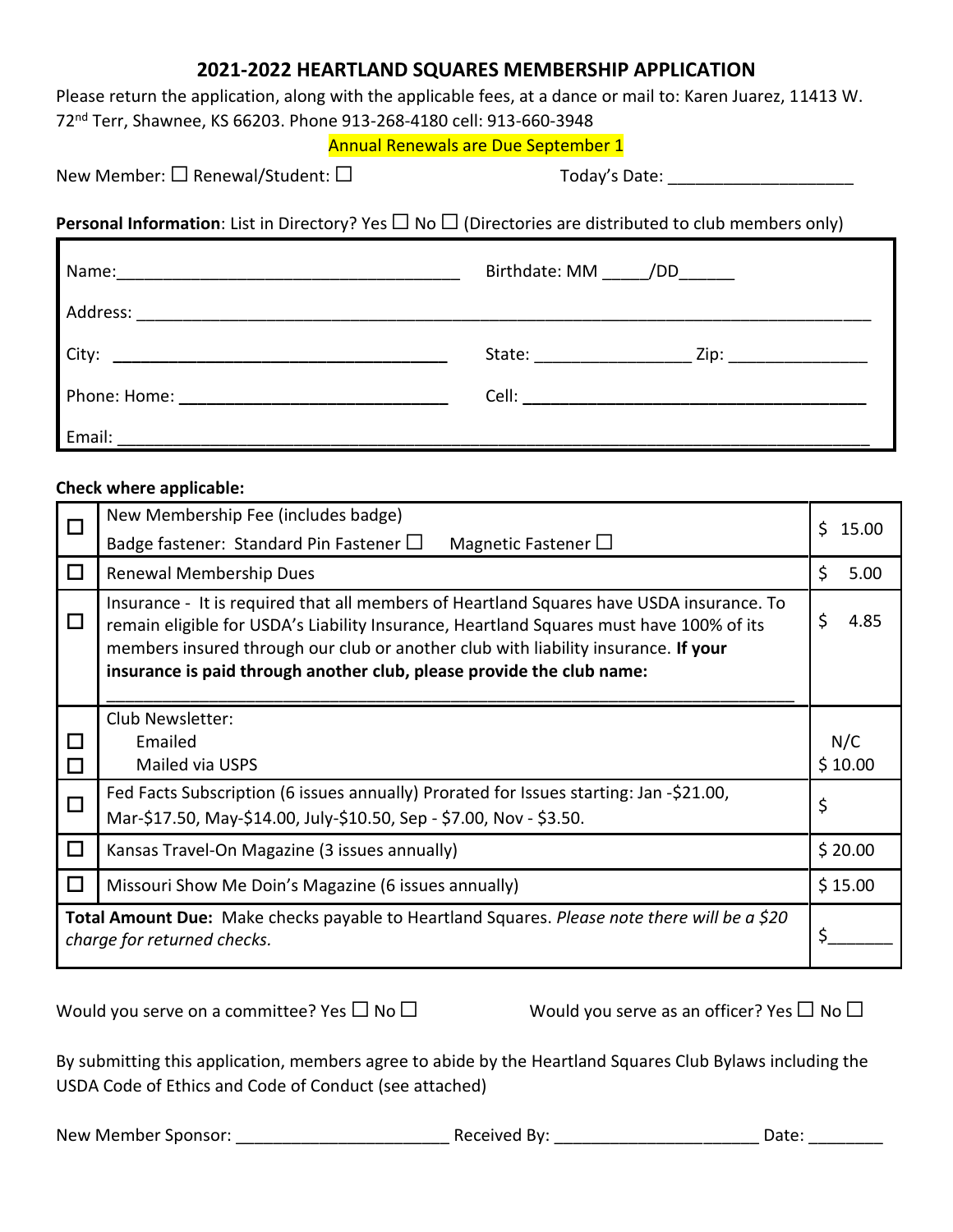## **I. DEFINITION OF ETHICS**

Ethics is basically defined as rules or standards for governing the relations between people to benefit all concerned, with mutual respect for the needs and wants of all parties involved.

#### The essence of ethical behavior is:

- A. To conduct all relations between parties in friendliness, honesty and good faith;
- B. To honor fully, in word and in spirit, all agreements, once made; and
- C. To confine any critical comment to a reasoned and temperate discussion of actions and practices.

## **II. DANCERS RIGHTS**

- A. Dancers should realistically evaluate their own dancing abilities and dance within those abilities
- B. Dancers should be aware that some of dancing habits may be their uncomfortable or undesirable to other dancers in the square and should make every effort to avoid such actions.
- C. Dancers should treat other members of the club and its visitors and quests with courtesy, friendliness, and helpfulness, They should assist the less experienced dancers.
- D. Dancers should enthusiastically take part in the activities of any club that extends to them the benefits and privileges of membership and should accept all the responsibilities of a club member.
- E. Dancers should be concerned that the relations of their club with callers, other

dancers, and other organizations are conducted in an ethical manner.

- F. Dancers should keep within the club any criticism of the conduct of club members. club officers, or club caller or teacher. Any such criticism should be offered in a constructive manner.
- G. Dancers who feel they can no longer accept the rules and practices of the club should resign from the club.
- H. Dancers should not wear the badge of a club if they are not members in good standing of the club.

### **III. ETHICS FOR CLUBS AND CLUB OFFICERS**

- A. Club officers should have as their primary purpose and concern the welfare of the club and the square dance community as a whole.
- B. Club officers should conduct all club business and honor all club contracts in an ethical manner. An honest effort should be made by the club officers to resolve any problems prior to dismissal of a caller or employee of the club.
- C. Upon change of club officers, the new officers should be made fully aware of any outstanding club commitments. The new officers should consider themselves and the club to be legally and morally bound to fulfill any official commitments made by the previous officers on behalf of the club
- D. In contractual matters, club officers should assure that all expectations and requirements, such as schedules, fees,

expenses, etc., are clearly stated in writing and are understood by all contracting parties prior to signature.

- E. Clubs should plan and sponsor beginner classes to promote and perpetuate the square dance activity. Graduating dancers should be accommodated by the club, or the club should provide information regarding dancing opportunities in the area.
- F. Clubs should assure that visitors and invited guests are informed of club admission policies, such as attire and admission fees, as well as dance levels.
- G. Clubs should discourage "set squares" and cliques, in order to promote the fun and fellowship of square dancing.
- H. Clubs should use officially defined dance levels and should conform to the official definitions of the level.



# **DANCERS CODE OF CONDUCT**

Square Dancers everywhere are encouraged to comply with an appropriate Code of Conduct that will enhance the public image and the pleasure of the movement to all dancers and non-dancers, as well.